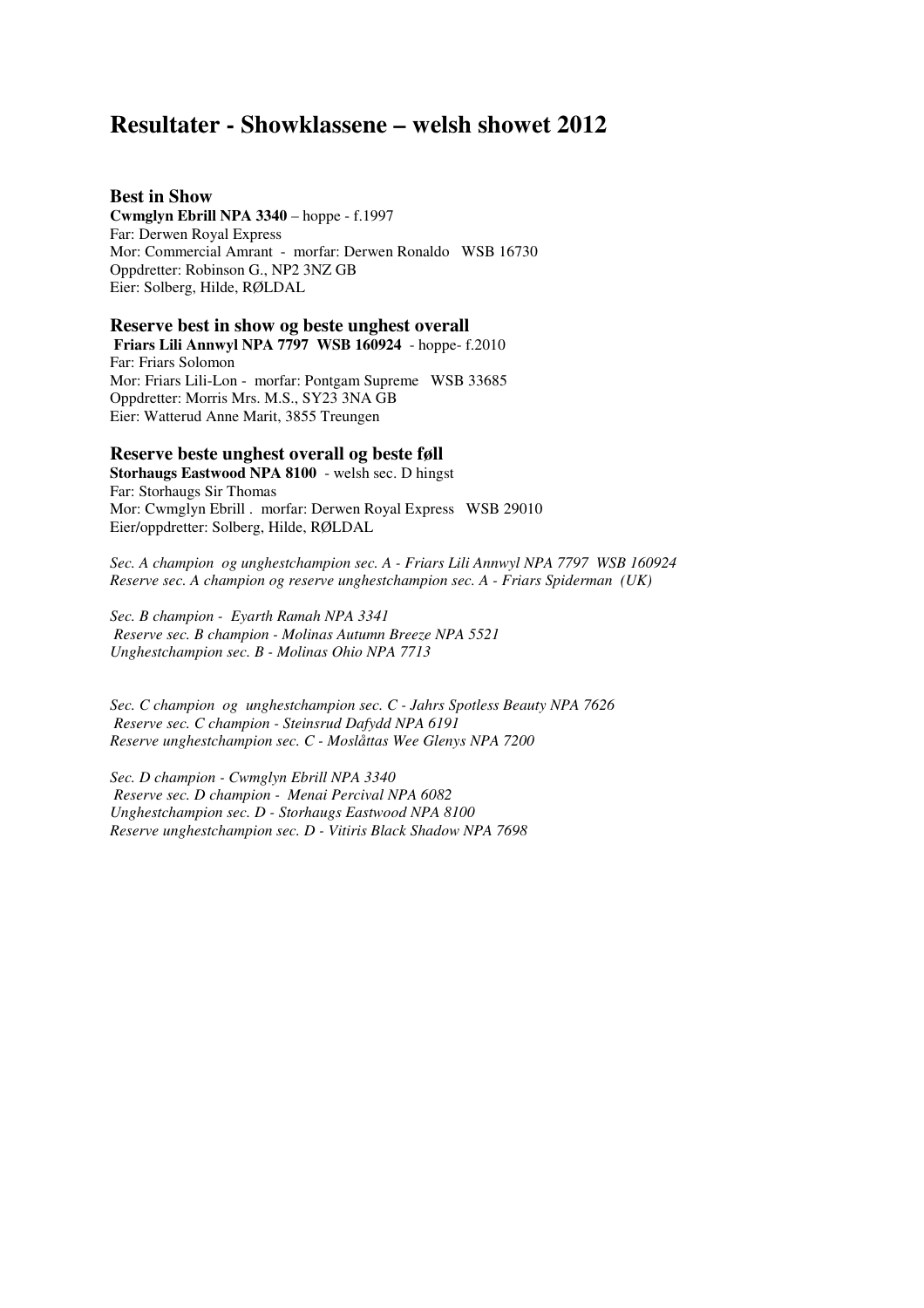# **Resultater - Showklassene – welsh showet 2012**

### **Welsh sec. A hopper og vallaker 4 år og eldre**

1/4 Steinsrud Sandra NPA 4277 – gull 2/4 Briolen Pippa NPA 4887 - sølv 3/4 Lanners Little Oak NPA 7014 – bronse 4/4 Roselyns Pinto NPA 3621 - bronse

#### **Welsh sec. C hopper og vallaker 4 år og eldre**

1/3 Steinsrud Dafydd NPA 6191 - gull 2/3 Storhaugs Rowena NPA 6223 - sølv 3/3 Bakkelunds Ramses NPA 4705 – bronse

#### **Welsh sec. D hopper 4 år og eldre**

1/3 Dyffryngwy Black Bess NPA 6540 – gull 2/3 Bo-Peeps Megan NPA 5924 – gull 3/3 Storhaugs Estelle NPA 6757 bronse

# **Welsh sec. B hopper 4 år og eldre**

1/1 Molinas Autumn Breeze NPA – bronse

#### **Welsh sec. D hopper 4 år og eldre m/føll v/fot**

1/2 Cwmglyn Ebrill NPA 3340 – gull 2/2 Storhaugs Evita NPA 5035 – sølv

#### **Welsh føll alle seksjoner – begge kjønn**

1/2 Storhaugs Eastwood NPA 8100 - welsh sec. D hingst – gull – 9-9-9-9-9 2/2 Tempers Aidan NPA 8083 - welsh sec. D – hingst – sølv – 8-7-7-8-7

#### **Welsh sec. B hingster 4 år og eldre**

1/1 Eyarth Ramah NPA 3341 – sølv

# **Welsh sec. D hingst 4 år og eldre**

1/1 Menai Percival NPA 6082 - gull

#### **Welsh sec. C hopper 2-3 år**

1/4 Jahrs Spotless Beauty NPA 7626 – gull 2/4 Moslåttas Wee Glenys NPA 7200 - sølv 3/4 Steinsrud Hera NPA 7196 – sølv 4/4 Jahrs Faerydae Pixie NPA 7627 - bronse

### **Welsh sec. A hopper 2-3 år – 2 stk.**  1/2 Friars Lili Annwyl NPA 7797 WSB 160924 - gull 2/2 Bo-Peeps Sabrine NPA 7161 - sølv

**Welsh sec. A hingster 1 år**  26 Friars Spiderman (UK) - gull

# **Welsh sec. B hingst 2-3 år**  27 Molinas Ohio NPA 7713 - sølv

 Welsh sec. D hingster 2-3 år 1/1 Vitiris Black Shadow NPA 7698 – bronse